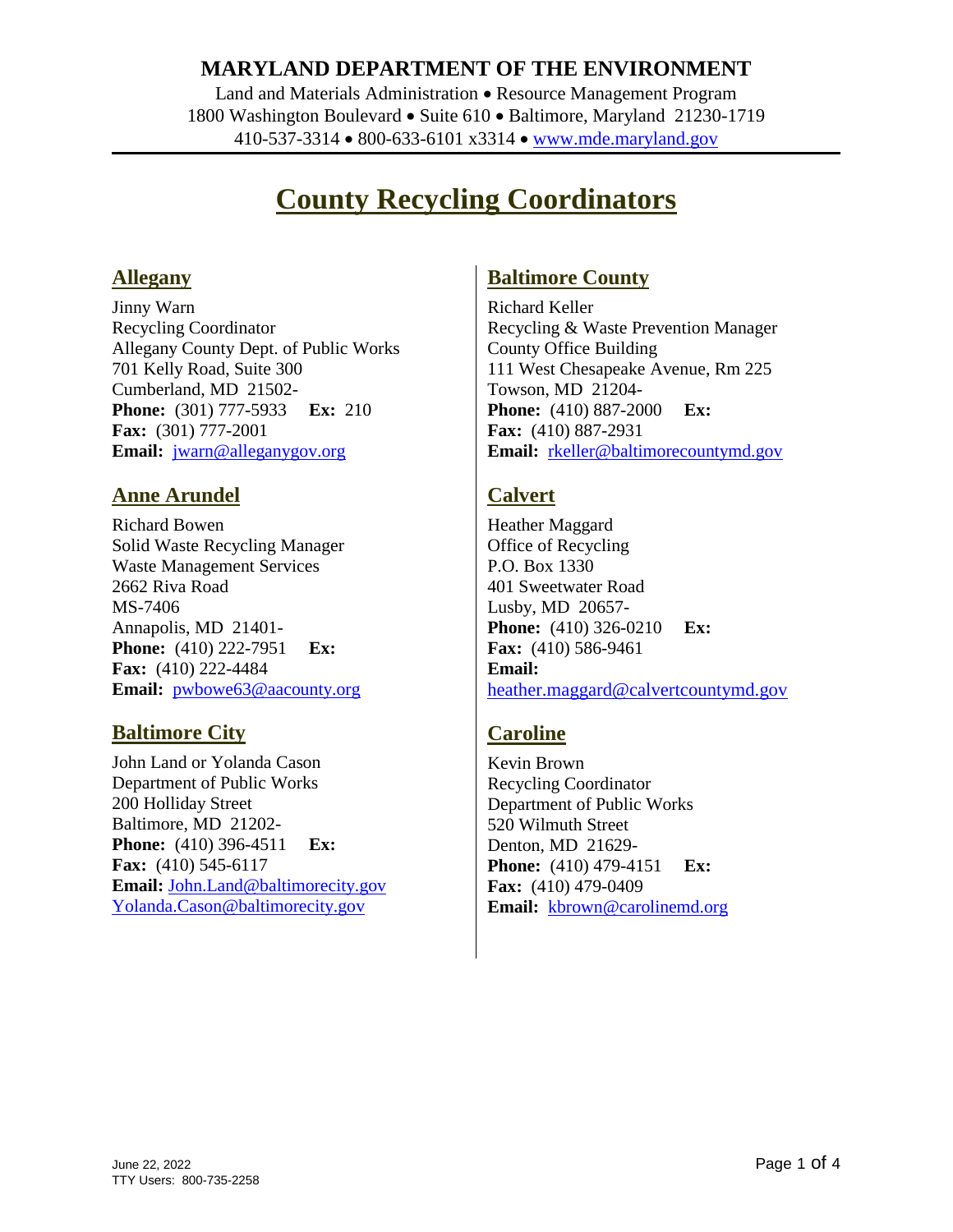### **Carroll**

Maria Myers Recycling Manager Dept. of Public Works 225 North Center Street Room 220 Westminster, MD 21157-5194 **Phone:** (410) 386-2510 **Ex: Fax:** (410) 840-8279 **Email:** [mtmyers@carrollcountymd.gov](mailto:mtmyers@carrollcountymd.gov)

### **Cecil**

Tanya Adams Recycling Program Manager 758 East Old Philadelphia Road Elkton, MD 21921- **Phone:** (410) 996-6275 **Ex: Fax:** (410) 287-4608 **Email:** [tadams@ccgov.org](mailto:tadams@ccgov.org)

### **Charles**

Meg Romero Recycling/Litter Control Superintendent Department of Public Works 1001 Radio Station Road La Plata, MD 20646- **Phone:** (301) 932-3445 **Ex: Fax:** (301) 932-3579 **Email:** [romerom@charlescountymd.gov](mailto:romerom@charlescountymd.gov)

#### **Dorchester**

Dave Edwards Director of Public Works 5435 Handley Road Cambridge, MD 21613 **Phone:** (410) 228-2920 **Ex: Fax: Email:** [dedwards@docogonet.com](mailto:dedwards@docogonet.com)

### **Frederick**

Rebecca Culler Recycling Program Manager Department of Solid Waste Management 9031 Reichs Ford Road Frederick, MD 21704- **Phone:** (301) 600-2960 **Ex: Fax:** (301) 600-3044 **Email:** [rculler@frederickcountymd.gov](mailto:rculler@frederickcountymd.gov)

### **Garrett**

Kim Madigan Garrett County Office of Solid Waste 3118 Oakland-Sang Run Road Oakland, MD 21550- **Phone:** (301) 387-0322 **Ex: Fax:** (301) 387-2224 **Email:** [kmadigan@garrettcounty.org](mailto:kmadigan@garrettcounty.org)

## **Harford**

Wendy Doring Recycling Program Manger Maryland Environmental Service 3135 Scarboro Road Street, MD 21154- **Phone:** (410) 638-3417 **Ex: Fax:** (410) 638-4019 **Email:** [wdoring@menv.com](mailto:wdoring@menv.com)

### **Howard**

Alan Wilcom Recycling Coordinator Bureau of Environmental Services 9801 Broken Land Parkway Columbia, MD 21046- **Phone:** (410) 313-6444 **Ex: Fax:** (410) 313-6490 **Email:** [awilcom@howardcountymd.gov](mailto:awilcom@howardcountymd.gov)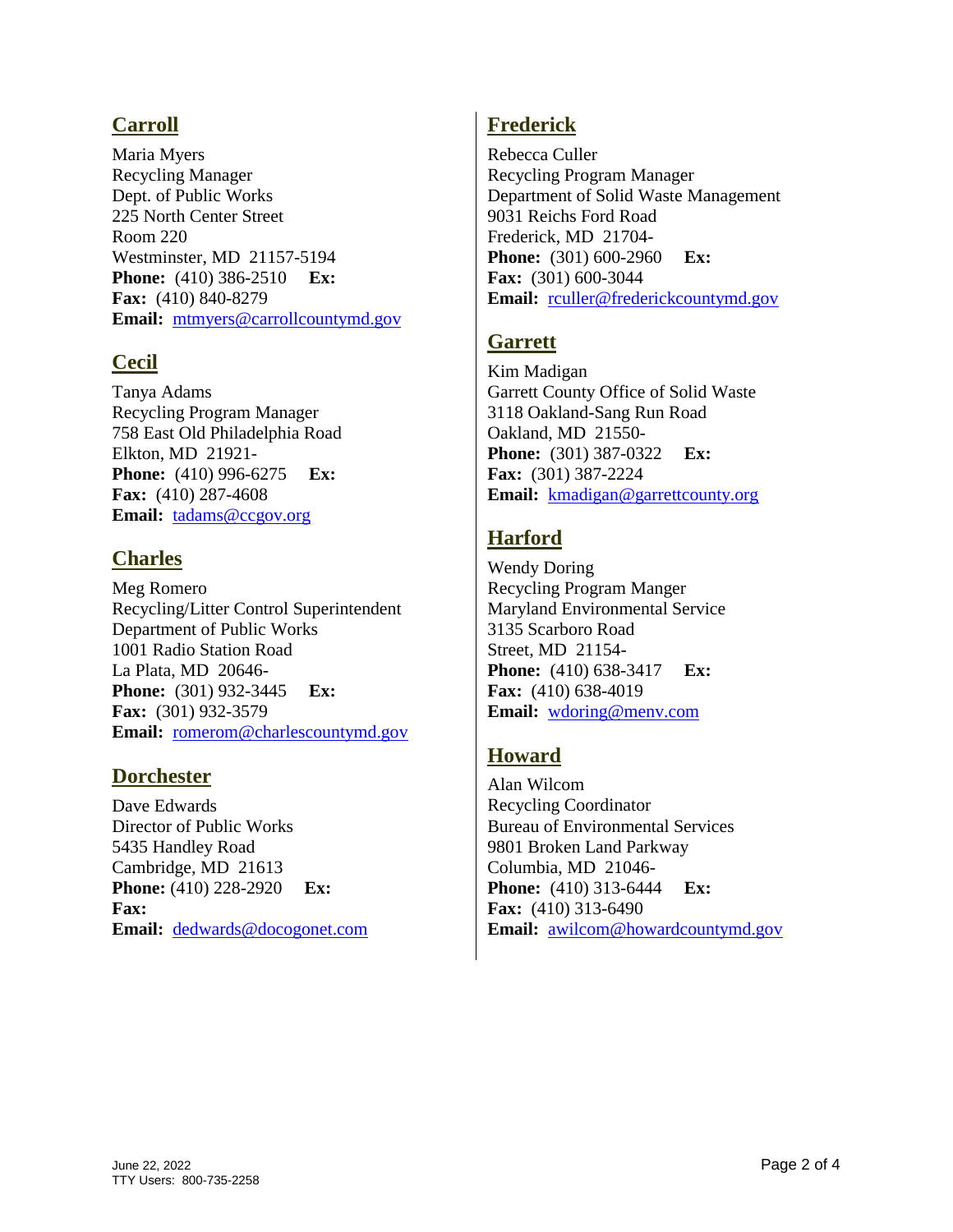### **Kent**

Marty T. Holden, Division Chief Kent County Environmental Operations 709 Morgnec Road Suite 104 Chestertown, MD 21620- **Phone:** (410) 778-7439 **Ex: Fax:** (410) 778-7424 **Email:** [mholden@kentgov.org](mailto:mholden@kentgov.org)

#### **Midshore**

Richard Turnbell 12236 River Road Ridgely, MD 21660 **Phone:** (443) 685-4073 **Ex: Fax:** (410) 634-9306 **Email:** [rturnbell@menv.com](mailto:rturnbell@menv.com)

### **Montgomery**

Theresa Souders Recycling & Resource Management Division 101 Monroe Street 6th Floor Rockville, MD 20850- **Phone:** (240) 777-6480 **Ex: Fax:** (240) 777-6465 Email: [souders@montgomerycountymd.gov](mailto:souders@montgomerycountymd.gov)

### **Northeast Maryland Waste Disposal Authority**

Andrew Kays Tower II, Suite 402 100 South Charles Street Baltimore, MD 21201-2705 **Phone:** (410) 333-2730 **Ex: Fax:** (410) 333-2721 **Email:** [akays@nmwda.org](mailto:akays@nmwda.org) (Anne Arundel County, Baltimore City, Baltimore, Carroll, Harford, Howard, & Montgomery Counties)

### **Prince George's**

Desmond Gladden Recycling Manager 9200 Basil Ct. Suite 300 Largo, MD 20774- **Phone:** (301) 883-3635 (240) 508-9667 **Fax:** (301) 883-6048 **Email:** [dwgladden@co.pg.md.us](mailto:dwgladden@co.pg.md.us)

### **Queen Anne's**

Connie Toulson Recycling & Refuse Manager 312 Safety Drive Centreville, MD 21617- **Phone:** (410) 758-2697 **Ex:** 4133 **Fax:** (410) 758-6606 **Email:** [ctoulson@qac.org](mailto:ctoulson@qac.org)

### **Somerset**

Charles Cavanaugh Director of Solid Waste Management Somerset County Government 11916 North Somerset Avenue Princess Anne, MD 21853- **Phone:** (410) 651-9641 **Ex: Fax:** (410) 651-1156 **Email:** [ccavanaugh@somersetmd.us](mailto:ccavanaugh@somersetmd.us)

# **St. Mary's**

Nick Zurkan Solid Waste & Recycling Manager Department of Public Works P.O. Box 508 California, MD 20619- **Phone:** 301-475-4200 **Ex:** 3550 **Cell** : 240-925-1425 **Fax:** 301-863-8810 **Email:** [Nicholas.Zurkan@stmarysmd.com](mailto:Nicholas.Zurkan@stmarysmd.com)